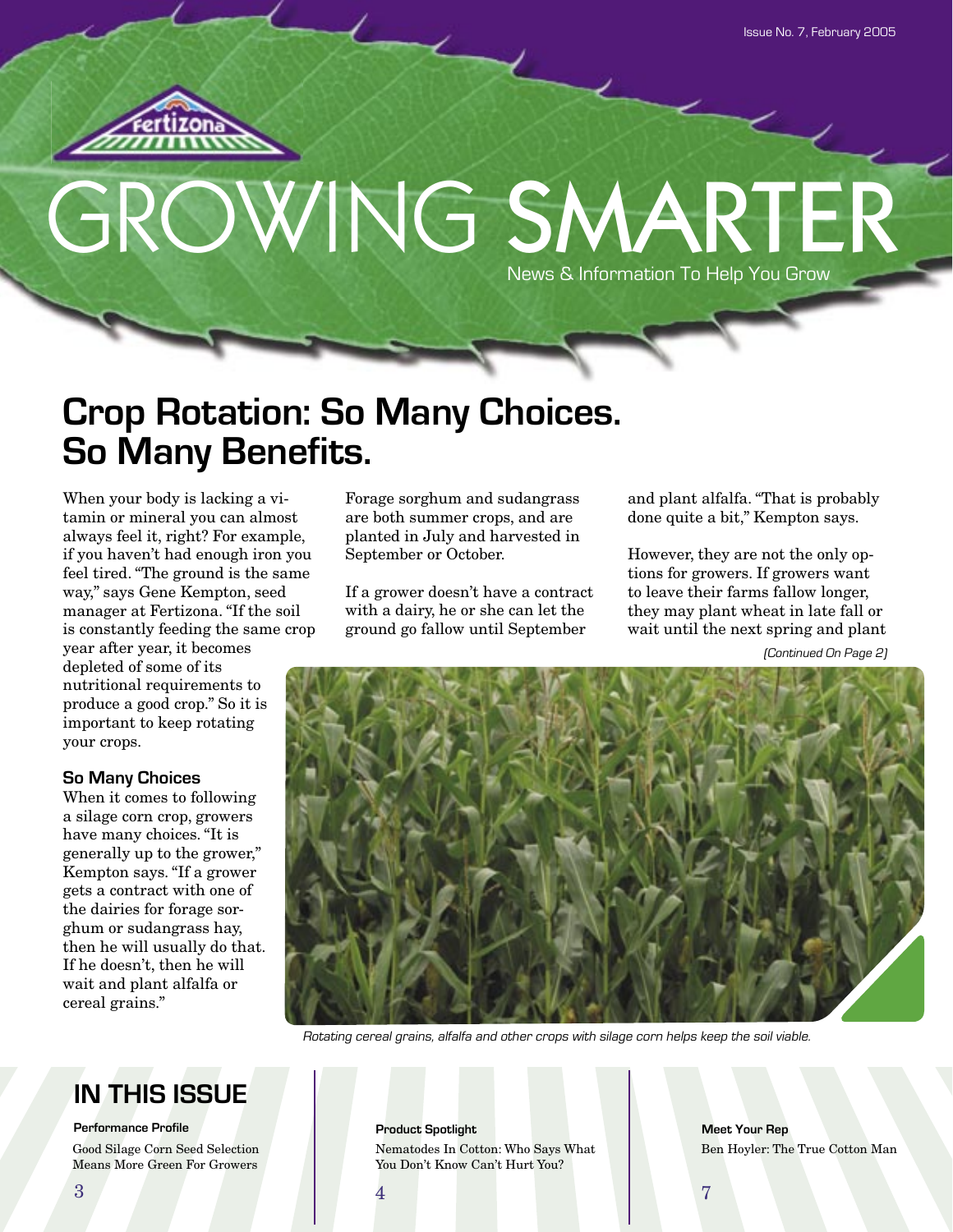# **GROWING SMARTE**

# **COMPTON'S CORNER**

# **We're Making Sure You Don't Get Railroaded**



Jim Compton, President, Fertizona

There are many local and worldwide issues that affect supply and pricing of the products you use for your growing operation. One important issue that has a major affect on your supply line is the railroad. Of the two railroads in Arizona—Burlington Northern and the Union Pacific (UP)—the UP supplies all Fertizona branches in Arizona except Fertizona-Fennemore in west Phoenix.

Both railroads have received complaints regarding long delivery times, availability of cars and local

switching service. The railroads, especially Union Pacific, don't deny they have major service problems. In fact, they'll even admit it. They blame these service issues on having more business than they can handle right now. Unfortunately, in order for railroad service to improve, the end-user (you) is going to pay the price.

They're trying to improve service by adding people and equipment, but they think they need to reduce business in the short-term. You might ask how in the world can someone reduce business in a booming market. Easy—raising prices to decrease their customer base. This is what happens when you have a monopoly.

It used to take a railcar 2-4 weeks to get from Houston to Fertizona facilities around Arizona. Now, it

can take double that time. You can reduce delivery time dramatically if you ship by truck, but that incurs a minimum \$30 per ton cost increase. Due to the unaffordable and impractical nature of this, the railroad is pretty much the only way to go.

To deal with this challenging issue, we've recently expanded our liquid fertilizer storage facilities and are currently in the process of increasing our dry bulk storage capabilities in order to take advantage of favorable off-season buying opportunities. These efforts will assure you of uninterrupted supply during the times you need it most. We want you to know that we acknowledge these problems and are doing everything we can to overcome some of the delivery shortfalls of the railroad.

**Jim Compton President, Fertizona**

# Crop Rotation: So Many Choices. So Many Benefits (Continued From Page 1)

cotton or silage corn again. "There are a number of choices," Kempton explains.

#### **Reaping The Benefits:**

Crop rotation is very important because it keeps the ground balanced. "If you had corn, corn, corn you would be subject to the same diseases that affect corn, and you would get the same weed problems over and over again," Kempton says. "If you turn around and plant a different type of crop, then those diseases don't get built up in the soil as much."

Corn is a crop that puts very little organic matter back into the soil; so in order to keep the soil usable, other crops are needed. "Just like your

own diet," Kempton says. "If you eat the same thing day in and day out, your body is not going to function as well as if it had a balanced meal."

Not only does rotation help keep the soil balanced, but it also helps plants develop a natural resistance to disease, weeds and insects.

Crop rotation is an integral part of sustainable long-term soil health. With the number of crops available in Arizona, growers should have no problem finding a viable crop. So many choices. So many benefits.  $\triangle$ 



Alfalfa is another rotation option for silage corn growers, which keeps the soil balanced.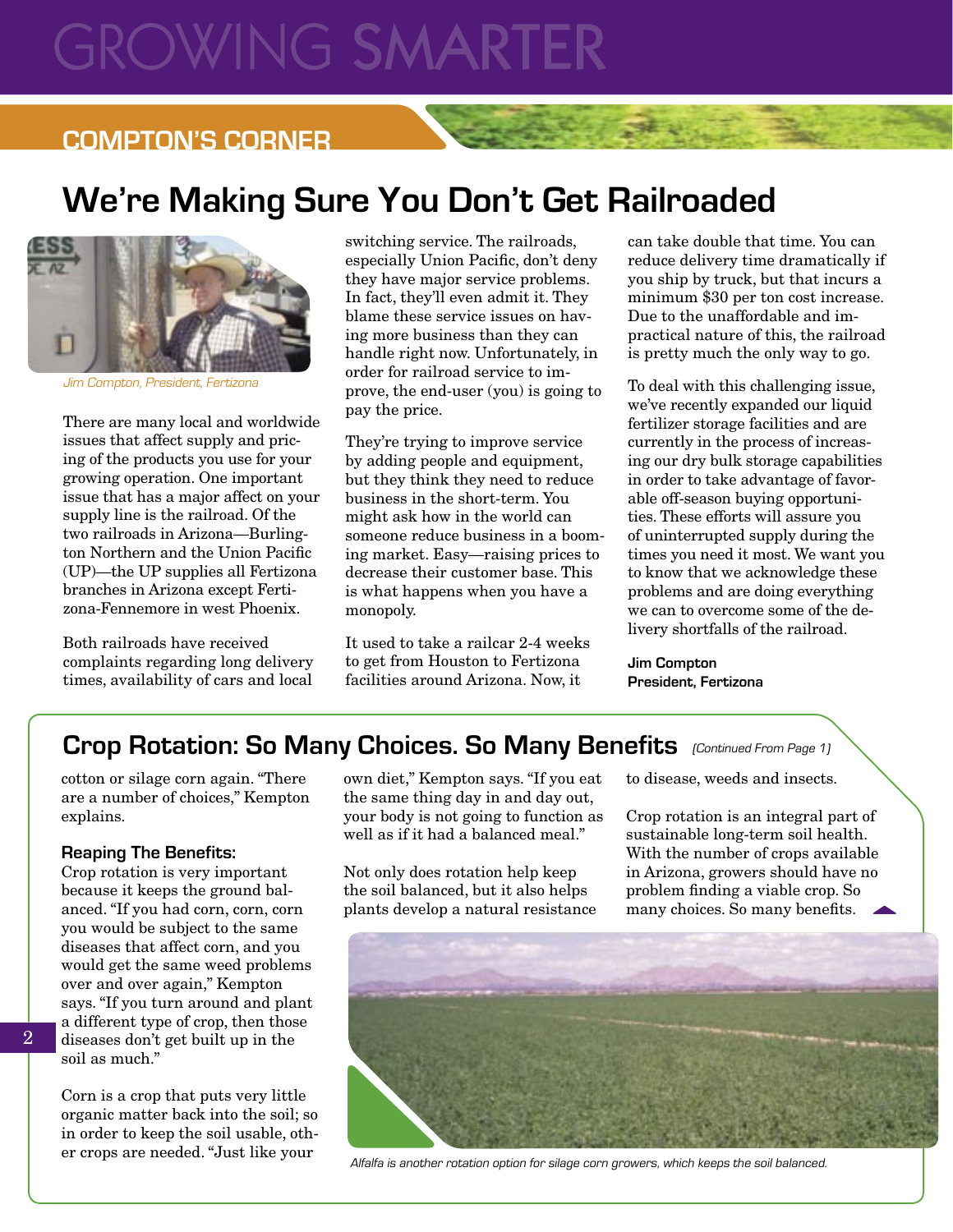# **PERFORMANCE PROFILE**

# **Good Silage Corn Seed Selection Means More Green For Growers**

What do you look for when selecting silage corn seed? Do you want a high-yielding variety that works well in tough soils? Is a wide harvest window important to you? If so, a NK® Brand silage corn variety may be just what you're looking for.

"NK4693 is a variety that has been doing very well in Arizona," says Ed Wentzel, owner of Western Ag Services. "This silage corn seed is high yielding and it handles difficult soils, making it perfect for our area."

Besides being able to manage sandy and high alkaline soils, Wentzel also explains that dairy farmers will appreciate this silage corn. "It's also very palatable—the dairy cows like it," he says.

#### **Grower Approved**

Growers have also taken to the NK4693 variety. David Treguboff is a silage corn grower in Goodyear, Arizona who has some experience with this variety.

## **AG TIPS**

**When seeking to obtain high yields on grain crops, the application of a good preplant fertilizer program is imperative. Fertizona can help provide these nutrients with a balanced SmartBlend® that will satisfy the needs of the plant through the growing season. Give your Fertizona field rep a call to check out what is available.**

"The corn yielded very well," says Treguboff about NK4693. "We will plant it again next year. The dairymen liked the quality of the silage."

Another substantial benefit of this variety is its stay-green and excellent performance record.

"The corn was 10 to 11-feet tall," adds Treguboff. "It eared well and had good stay-green."

"The NK4693 really stays green for a long time and has a wide harvest window," agrees Wentzel. "This variety also establishes quickly and produces a really good ear."

Another grower who can vouch for the success of NK4693 is Jake Dunn of Yuma, Arizona. He managed to yield 37 tons per acre with this variety.

"It had real good vigor," emphasizes Dunn. "It got tall and stood up well with no lodging. It stayed nice and green. I sold it to the local dairy and they liked it real well."

#### **Flexible Planting**

NK4693 can be planted early or late. Wentzel recommends that Arizona growers plant this variety



Pat Cockrill (left) and Gene Kempton of Fertizona recommend NK4693 for higher silage corn yields.

when soil temperatures at seed depth are at least 50-degrees Fahrenheit, with temperatures on an upward trend when you plant.

"It's not unusual for growers to plant at the end of February or early March," Wentzel explains. "NK4693 should be planted at a rate of 30,000-32,000 seeds per acre."

With the higher yields, a wide harvest window, good stay-green and usefulness with challenging soils, NK4693 is the perfect choice for Arizona silage corn growers.

"We have a long pedigree on it," Wentzel stresses. "It has been around for a good number of years, so we know what it will do."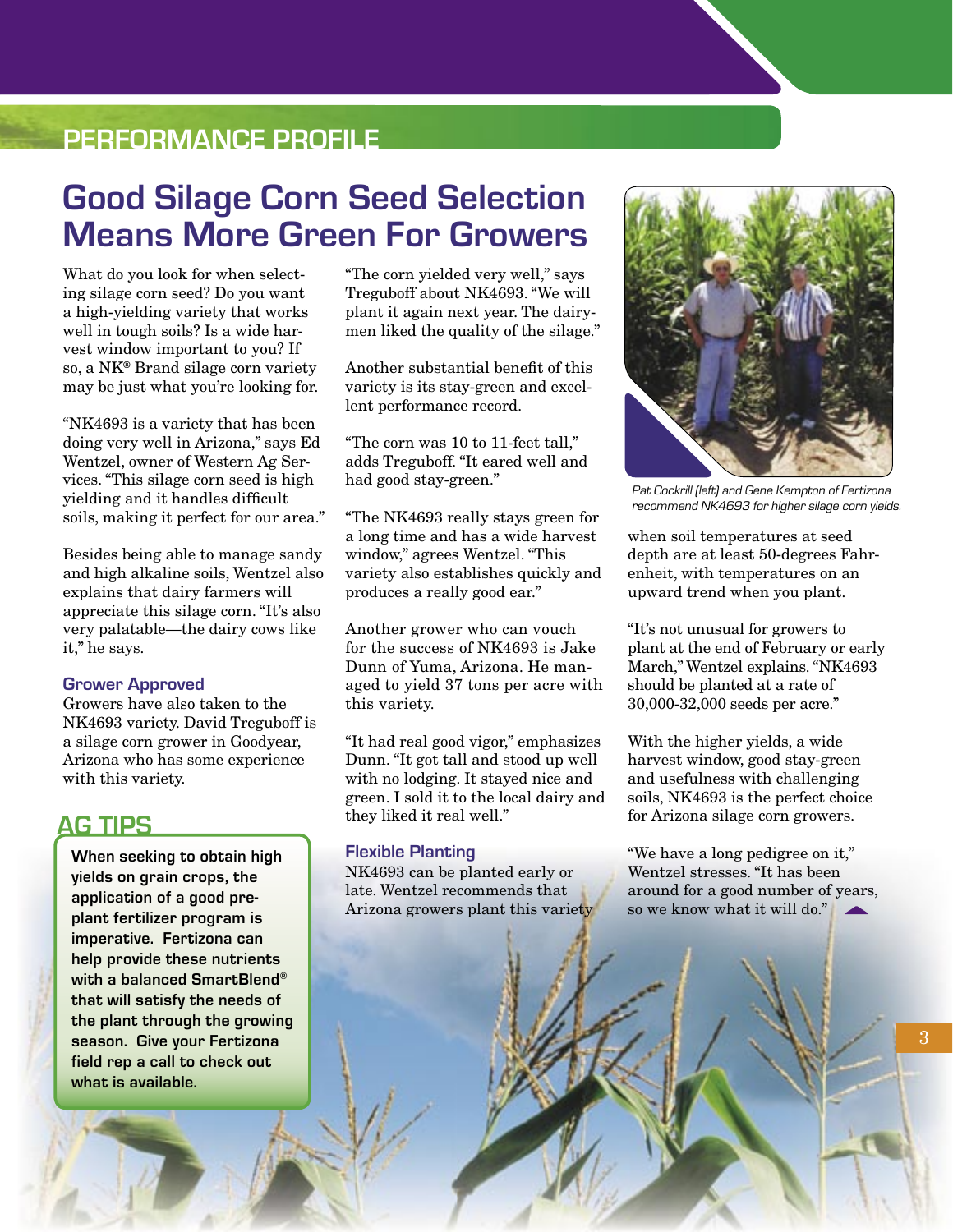# **GROWING SMARTER**

# **PRODUCT SPOTLIGHT**

# **Nematodes In Cotton: Who Says What You**



A test plot in Coolidge, Arizona shows a dramatic difference between Telone and untreated rows.

There's a very good chance you could be sacrificing cotton yields and income to a dangerous pest you've never even seen: nematodes.

Nematodes are microscopic, parasitic worms that live underground and, unfortunately, they thrive in the lighter, sandy soils of Arizona. By burrowing into cotton plants' roots and feeding on them, nematodes stunt the roots and cause them to deform. Without a strong, healthy root system, that cotton will struggle to absorb water and nutrients, which stresses the plants and limits their growth.

However, many growers never think they have a nematode problem, simply because the pests themselves are essentially invisible.

"You can't see them with the naked eye," explains Steve Husman, the University of Arizona Field Crops Extension Agent for Pinal and Pima Counties. "We take soil samples and run them through an extraction method in the laboratory, and count the nematodes we find under a microscope."

"Soil samples are the only way you can detect them," agrees Dr. Michael McClure, a Nematologist and Professor at the University of Arizona. "You have to extract them from the soils and identify them under a microscope. We have surveyed cotton in 113 townships in the cotton growing areas of Arizona, and every one of those had plant parasitic nematodes. We have done surveys of cotton, grape vines and other crops around the state, and virtually



Root Knot nematodes are hard to identify and can be devastating to cotton crops.

every acre that's cultivated has at least one species of nematode in it."

In Arizona, the two main nematode threats are the Lesion and the Root Knot species, each infesting about one-third of the state's cotton acreage. In some areas, though, the problem is bigger.

"In Maricopa County, the percentages ran as high as 55%," says Dr. McClure. "In other words, 55% of the cotton acres are infested with Root Knot nematodes."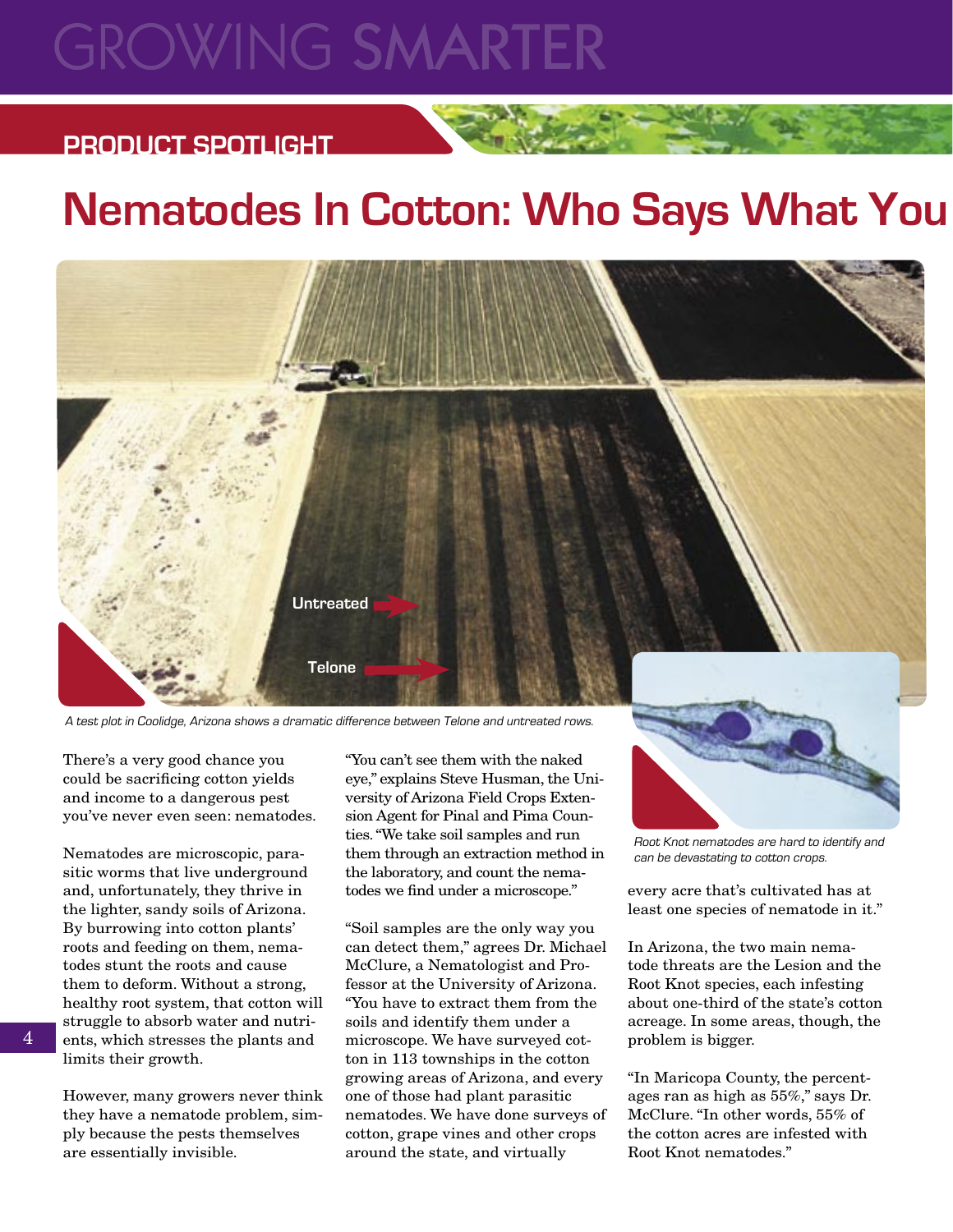# **Don't Know Can't Hurt You?**

#### **Benefits of Control**

Naturally, any pest that significantly inhibits root development and plant growth is a serious concern and should be treated.

In extensive side-by-side testing on nematode-infested cotton, fields that were treated consistently produced much higher yields.

"Generally what we find is that the difference between the treated and untreated controls is around 15-25% field response," says Agent Husman.

"If we can detect them in the field, we can get a response in cotton by controlling them," continues Dr. McClure, "and the higher the numbers, the greater the response. We had one trial out on a farm with third-year cotton on it, and we applied a product called Telone® (soil fumigant). We got a 640-pound lint increase on that treated cotton. At 70 cents a pound, if you have a couple thousand acres, that's significant."

Dr. McClure points out that the longer a field stays in cotton, the worse the problem can become. Root Knot nematodes have a 10:1 reproduction ratio, and they can live on thousands of kinds of host plants.

"Once you've got them, it's really an annual thing to manage," he says. "And you're going to have them forever, essentially."

Rotating from cotton to small grains can help, Husman adds, but it won't always eliminate the threat.

"A grain rotation isn't enough to completely wipe them out," he says. "It takes two years of sitting out of cotton, or more, to really not notice a problem in your next cotton crop."

#### **Effective Treatment Option**

One excellent way to control nematodes and limit their damage is with Telone, a labeled soil fumigant available through Fertizona. Applied two to three

a three-year study of numerous cotton fields in Pinal County. In every case, Telone showed yield increases compared to untreated acres, often as much as 20% or more. In one instance, fields with the Telone application produced a net ROI (return on investment, based on \$.70/lb. cotton) of an additional \$281.00 per acre!

"They literally weighed the cotton



Controlling nematode problems in cotton can result in substantial yield increases at the end of the season.

weeks before planting, Telone is injected into the soil with big shanks. There it works as a true fumigant, going from a liquid to a gas state, and kills nematodes in the critical top 12-8 inches of soil. Then it dissipates quickly.

"After a short waiting period, when the new seeds are planted, you don't have all those nematodes there to attack the roots as they start growing," explains Steve Fleming, a Telone Specialist with Dow AgroSciences Company. "That enables young plants to send down a really healthy root system."

To test the effectiveness of Telone fumigant on Root Knot nematodes, the University of Arizona conducted from the treated and untreated plots, and had hundreds and hundreds of more pounds per acre," Fleming recalls. "And when you stood on the road and looked at the field, you could see big, vigorous, lush dark green plants as opposed to the sickly untreated ones." (see picture on opposite page)

Clearly, Telone controlled the nematodes and gave

that treated cotton a much better opportunity to grow and yield to fuller potential. Another advantage is that when healthier plant roots can absorb and utilize moisture more efficiently, they need less water, which is always important in Arizona.

For more information about nematodes or Telone, ask your Fertizona field rep. Once you see the difference, you'll want nematode control.

"Out in the Buckeye area, those producers have known for years and years they have nematodes, and in essence they don't farm cotton without Telone," adds Husman. "That's just a given."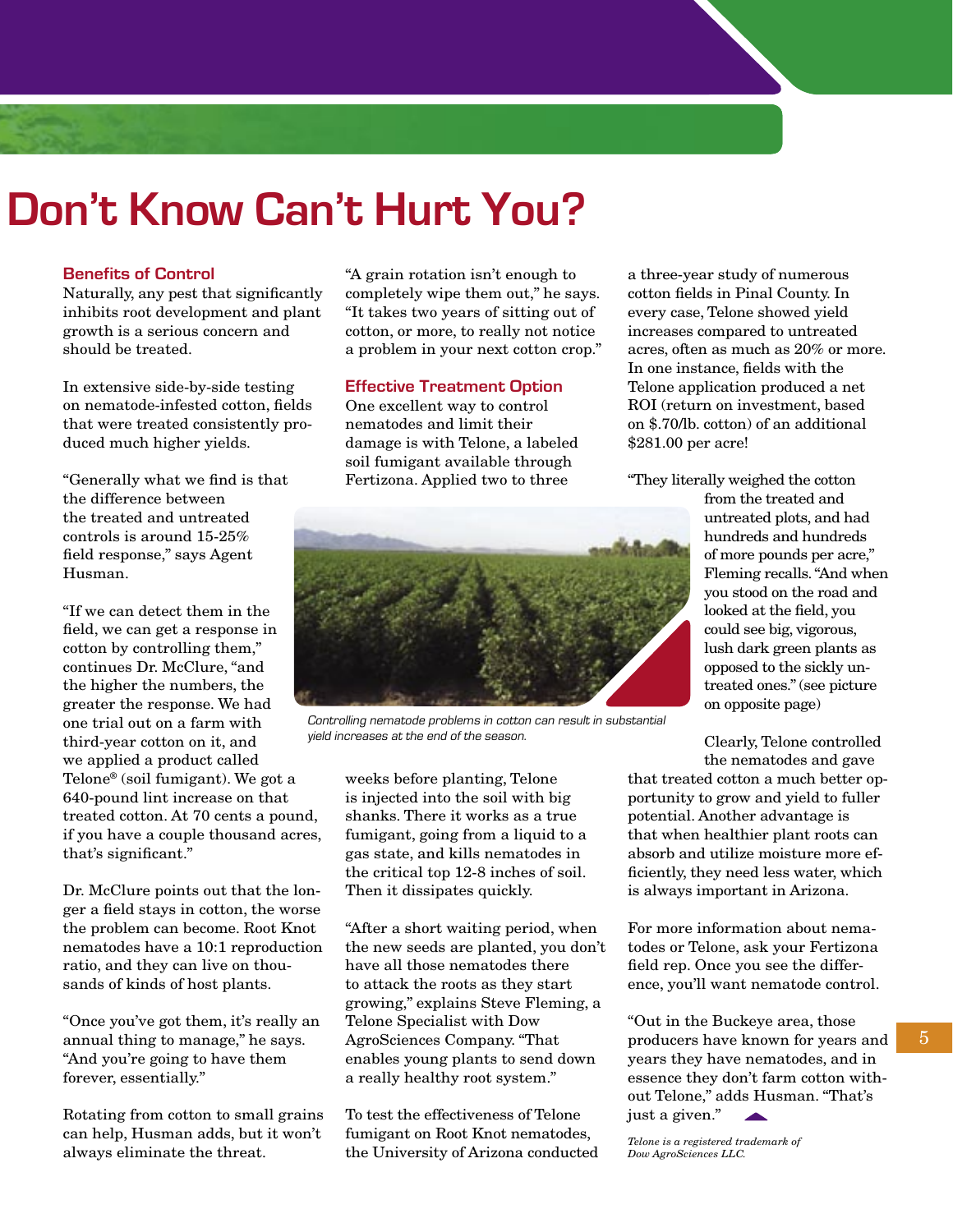# **GROWING SMARTE**

## **TECH HELP**

# **Lettuce Growers Have Many Choices For Pest Control**

Gordon Goodwin is no stranger to lettuce. As a Fertizona-Yuma field rep, Goodwin helps his growers with all types of lettuce varieties—and all types of pests.

"The first pest problems Yuma lettuce growers typically face in the fall are crickets," explains Goodwin. "Usually Diazinon or Permethrin applied at emergence takes care of cricket problems."

Goodwin also advises growers to keep an eye out for Armyworms, Western Flower Thrips, Whiteflies and Aphids.

"For Armyworm control in lettuce from 2-4 leaves, growers can apply 4-6 ounces per acre of Success® insecticide, and for lettuce with 6-8 leaves, Intrepid® insecticide works well at 4-10 ounces per acre," Goodwin adds. "I recommend a surfactant like Ferti-Stik for applications of Intrepid insecticide."



There are many crop protection products that can treat lettuce pests.

According to Goodwin, Western Flower Thrips and other pests can be treated with 6-10 ounces of Success and a Pyrethroid, or 0.75 lbs. per acre of Lannate® with a Pyrethroid.

"Whiteflies can be treated effectively early on with an application of Admire® insecticide injected with the planter at 12-20 ounces per acre," says Goodwin. "Aphids are usually treated with 1- 1.4 quarts of Endosulfan insecticide or 3.75 ounces per acre of Provado® insecticide."

In addition to insects, downy mildew can plague lettuce crops, especially in cool and wet conditions caused by excessive irrigation practices. A white fluffy growth underneath the leaf is a telltale sign of downy mildew. "A preventative fungicide that has been shown to prevent downy mildew is Manex® fungicide, which should be tank mixed with 32-64 ounces per acre of Ferti-pHite (0-28-26)," Goodwin adds. "Powdery mildew can become a problem later in the season, and can be treated with 4-8 lbs. per acre of Microthiol® Disperss®."



Gordon Goodwin is a Fertizona–Yuma field rep who specializes in lettuce.

Weed problems can also hinder lettuce crops. Goodwin recommends Kerb® herbicide, Prefar® herbicide and Balan® herbicide for pre-emergent weed control. For post-emergent grasstype weed control, lettuce growers have found Poast® herbicide and Select® herbicide useful.

In addition to a proactive crop protection program, Goodwin urges lettuce growers to pay attention to tillage, ground preparation and crop rotation. "If lettuce growers keep an eye on these issues and work closely with their Fertizona rep, they will be ahead of the game with their lettuce program."

*All trademarks are the property of their respective owners.*

# **TURF TIPS**

**Turfgrasses that tend to stay yellow in color, even with good fertilizer programs, are likely to be growing in soils that have high pH levels. This problem can tie up very important nutrients that the plant needs. Fertizona field reps can help with suggestions to cure this problem.**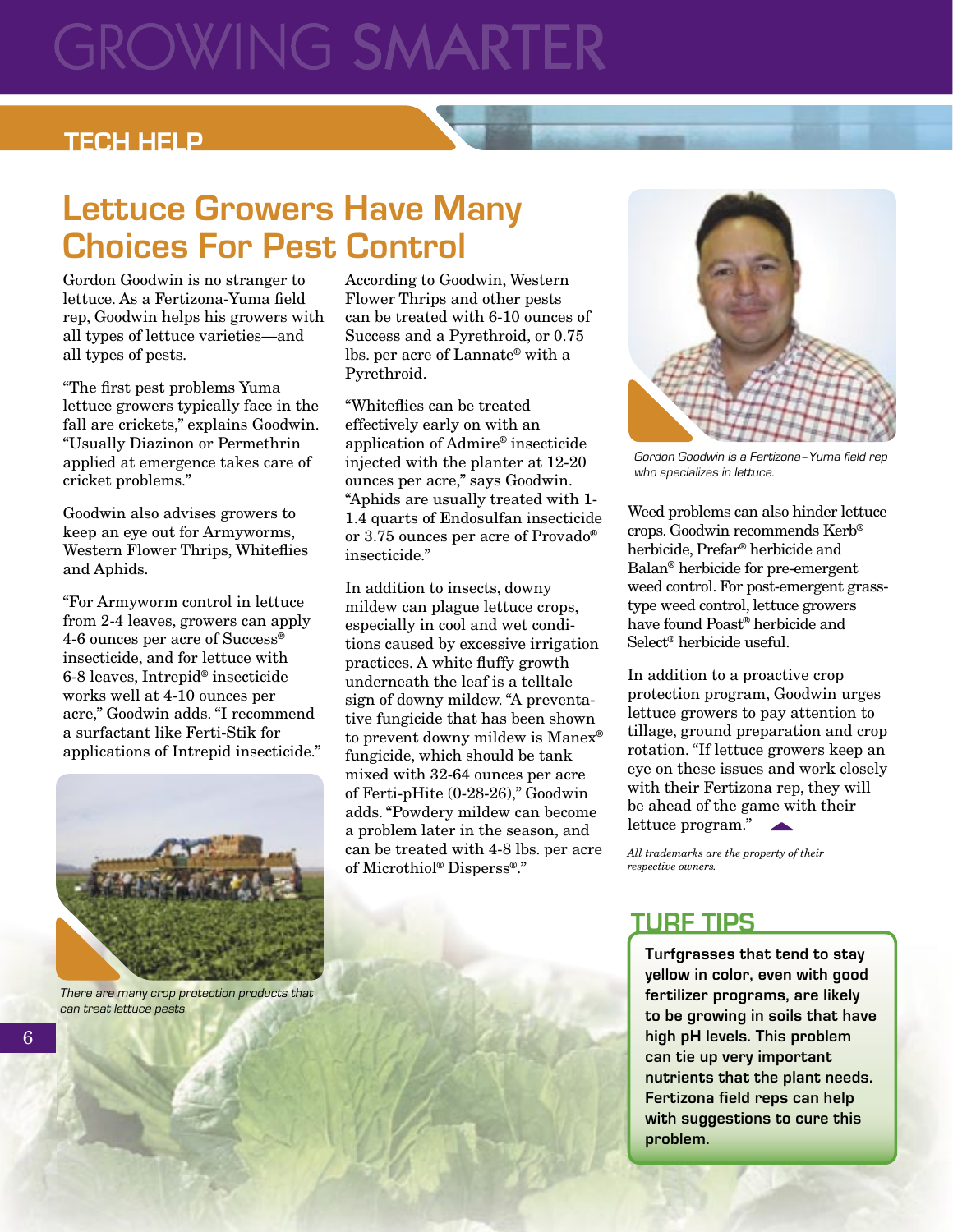# **MEET YOUR REP**



# **Ben Hoyler: The True Cotton Man.**

Ben Hoyler refers to himself as "the cotton man."

"I love cotton," Hoyler says. "It is my favorite crop. It falls right into what I like to do. I grew up on a farm in Willcox, Arizona, where we raised mostly cotton and sugar beets."

Hoyler has been a Fertizona field rep for six years, but has been involved in the industry for 26 years. Although Hoyler loves cotton, he also works with grain and alfalfa. "Whatever crops my growers have, I can do," he says. Hoyler covers



Ben Hoyler (right) enjoys spending time with his son Kyle and his daughter Jordan.

growers in Pima County and southeast Pinal County.

He works hard to be as up-front and timely as possible with his information, so his growers can make accurate decisions on the methods they use to keep their crops pest free. "I spend a heck of a lot of time in the fields, working to be as honest and precise as I can," he says.

#### **The Whole Package**

Hoyler is involved in the cotton growing process from start to finish. His job entails consulting with his growers, setting up fertility and herbicide programs, scouting for insects and recommending insecticides. "I help handle it from coming out of the ground until the time we defoliate it and get it out of the field," Hoyler says. "I am a full-service guy."

When evaluating the fields, Hoyler says it is mostly visual. "If fruit is laying on the ground, it is a good sign you have a problem," he says. He also uses sweep nets to sweep

Ben Hoyler has a lot of knowledge about cotton.

bugs and checks terminals for insect eggs and other damage.

Hoyler's cotton season starts in mid-February and ends about the last week of October. "My season begins a little before planting because we do pre-plant herbicides for cotton," he says.

The growers mainly use Bollgard® and Roundup Ready® cotton seed. Use of Bollgard reduces sprays from about 6-8 a year to 2-3 a year.

#### **Family Time**

"Whatever spare time I have, I spend with my wife Lisa and my children," Hoyler says. "I have a son, Kyle, in high school, and I help coach his baseball team. I also have a daughter in Middle School, Jordan, who runs track and cross country, so I spend as much time as I can with her doing that." Other than that the only other spare time he can find is to occasionally take his son bow hunting.

*Bollgard and Roundup Ready are registered trademarks of Monsanto.*